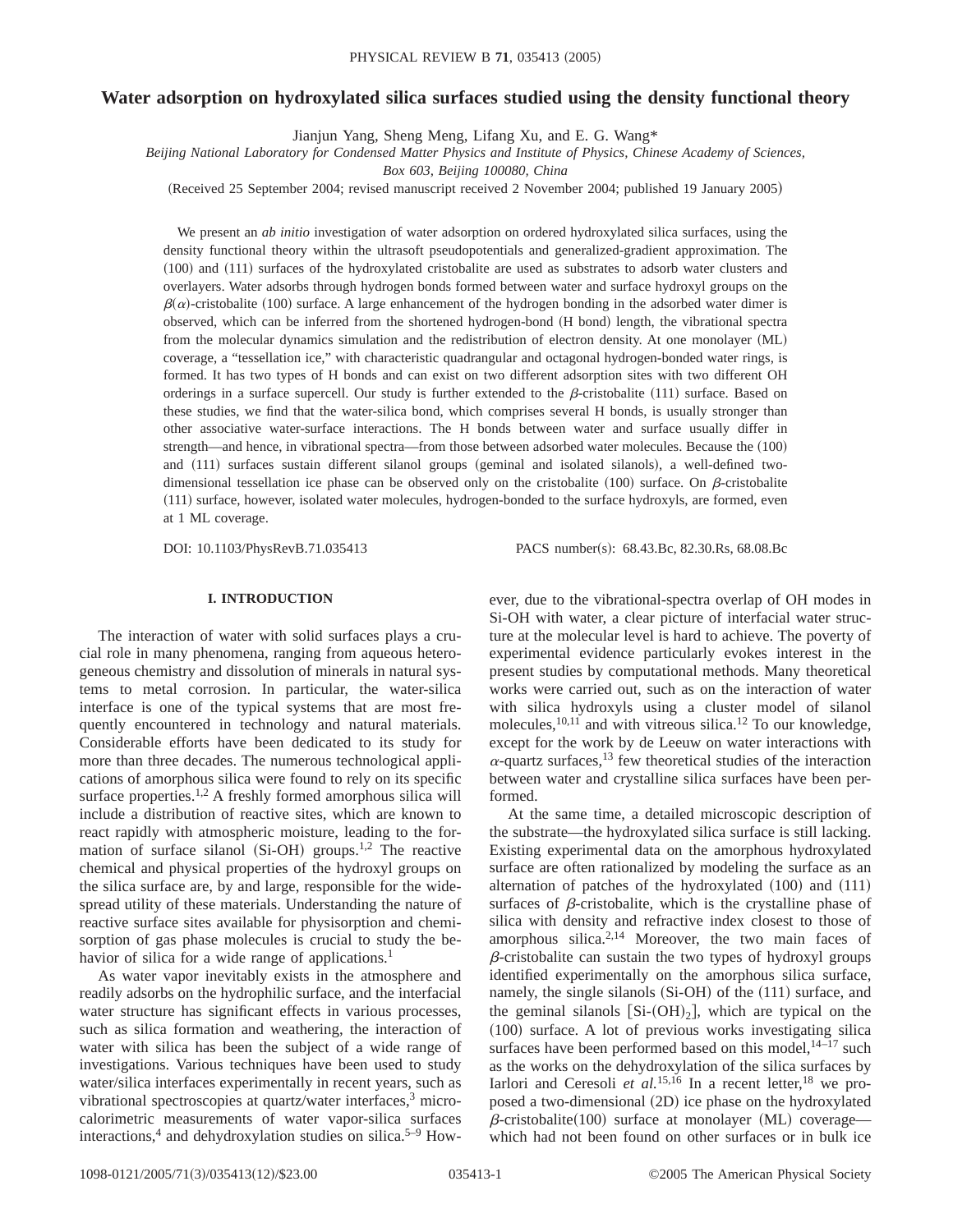before—by using *ab initio* calculations based on the density functional theory (DFT). In this phase water forms an ordered  $2D$  quadrangular and octagonal hydrogen-bond  $(H$ bond or HB) network. Further molecular dynamics (MD) simulations show that this tessellation ice is stable up to room temperature.

In order to give a more complete picture for water adsorption on a silica surface we extend our first-principles study to more general cases. In the present paper, various water adsorption species on the two typical hydroxylated  $\beta$ -cristobalite surfaces, (100) and (111), which sustains two types of silanols identified experimentally on silica surfaces, have been studied. Another relevant silica surface,  $\alpha$ -cristobalite (100), which is a low temperature counterpart of  $\beta$ -cristobalite (100), is also investigated. These crystalline surfaces not only have their own interests to interact with water, but also represent the applicable models of the small domains on the amorphous silica surface.

We first studied a water monomer adsorption on  $\beta$ -cristobalite (100) in detail, which can provide us a fundamental picture and a start point of the interaction between water and the silica surface. The adsorption of water dimers is another interesting issue because the H bonds in both water-water and water-surface interactions are involved in this system. It was found that the H bonding interaction in a dimer is largely strengthened upon adsorption, as was also confirmed by vibrational analysis and electron transfer along H bonds. We further studied the stable configurations at half water monolayer. It shows that before 1 ML is reached, adsorbed water always exists as isolated clusters. More detailed studies have been carried out at monolayer coverage, where we find the tessellation ice with characteristic quadrangular and octagonal water rings can adsorb on different adsorption sites and in different proton orderings. Our MD simulations of water dimers and monolayer structures demonstrate a strong H-bond interaction in the adsorbed dimers, and two types of H bonds of different strengths in tessellation ice. We note here the present investigation of the effects of different silica surfaces is interesting in its own aspect. As  $\beta$ -cristobalite is the high temperature phase of  $\alpha$ -cristobalite, adsorption on  $\alpha$ -cristobalite is more realistic to carry out in laboratories at room temperature. However, not much difference was found in our calculations. The ice tessellation also exists perfectly on the  $\alpha$ -cristobalite (100) surface, which provides much convenience for future experimental tests.

As mentioned before, the  $\beta$ -cristobalite (111) surface is another important surface, which supports the typical type of silanols—single silanols. It is thus essential to investigate water adsorption onto this surface towards understanding the general feature of water/silica interface. As prototype water adsorption structures, water monomer and monolayer have been calculated on this surface. Our study shows that water molecules behave very differently on the single silanols of  $\beta$ -cristobalite (111) surfaces compared with their behavior on geminal hydroxyl groups of cristobalite  $(100)$ , as the single, isolated silanol groups do not interact with each other by H bonding.

The outline of this paper is as follows. After the introduction section, we describe in Sec. II detailed computational methods and the theoretical models. The results obtained for different water structures and on several silica surfaces are presented and discussed in Sec. III. In Sec. IV we analyze their vibrational spectra and electronic properties. And finally a summary is given in Sec. V.

# **II. COMPUTATIONAL DETAILS**

We have carried out a systematic *ab initio* density functional theory study of water adsorption on silica surfaces. All the calculations have been carried out using the VASP code (Vienna *ab initio* simulation package), $19$  an efficient planewave implementation of density functional theory, which enables us to do both structure optimizations and molecular dynamics simulations and has been extensively reviewed elsewhere.20 Other than the classical simulations based on empirical water-surface potentials, which are usually inadequate to quantitatively describe the interface properties, *ab initio* calculations based on the DFT can provide a valuable insight into the nature of water-solid interaction and aids in the identification of the reactive surface sites for the hydration and dehydration processes. The generalized gradient approximation (GGA) by Perdew and Wang  $(PW91)^{21}$  is used for the exchange correlation energy, which has been shown to give reliable results for the energetics of adsorbates; e.g., water on TiO<sub>2</sub> and SnO<sub>2</sub> (Ref. 22), and CaO.<sup>23</sup> The GGA extension is crucial for the accurate treatment of the hydrogen bonds and water structures.<sup>24</sup> The PW91 form has been tested extensively for a variety of intermolecular interactions including H bonding.25 Within the pseudopotential approach, only the valence electrons are treated explicitly, and the pseudopotential represents the effective interaction of the valence electrons with the atomic cores. The valence orbitals are expanded in a plane-wave basis set. Relatively high plane-wave energy cutoffs have to be used when studying elements such as oxygen, which has tightly bound 2*p* electrons. The VASP program employs Vanderbilt ultrasoft pseudopotentials  $(USPP)$ ,<sup>26</sup> which can mitigate the requirement of large basis set of plane-wave calculations for a given accuracy.

Kohn-Sham orbits are expanded in plane waves up to a kinetic energy cutoff of 350 eV for most of the calculations presented in this paper. The Monkhorst-Pack scheme<sup>27</sup> with  $4 \times 4 \times 4$  and  $2 \times 2 \times 1$  *k*-points grid mesh has been used for integration in the bulk and surface Brillouin zone (BZ), respectively. The geometry optimization is stopped when energy convergence is less than 0.0001 eV per atom. First we modeled  $\beta$ -cristobalite in a cubic supercell containing eight formula units. Within this scheme we found the optimized internal structural parameters of bulk are  $150.9^\circ$  (SiOSi), 109.4° and 110.2° (OSiO), and 1.612 Å (Si-O) in excellent agreement with the experimental values 146.7°, 107.8°, and 112.8°, and 1.611  $\AA^{28}$  and with previous local density approximation (LDA) calculation using Troullier-Martins norm-conserving pseudopotentials<sup>15</sup> and the Hartree-Fock calculation.29 To model the surface, we used the usual approach by considering a supercell that contains the slab geometry with three-dimensional periodic boundary conditions. The slabs are 7–9 atomic layers thick and separated by a vacuum  $\sim$ 10 Å wide. Theoretical lattice constants deter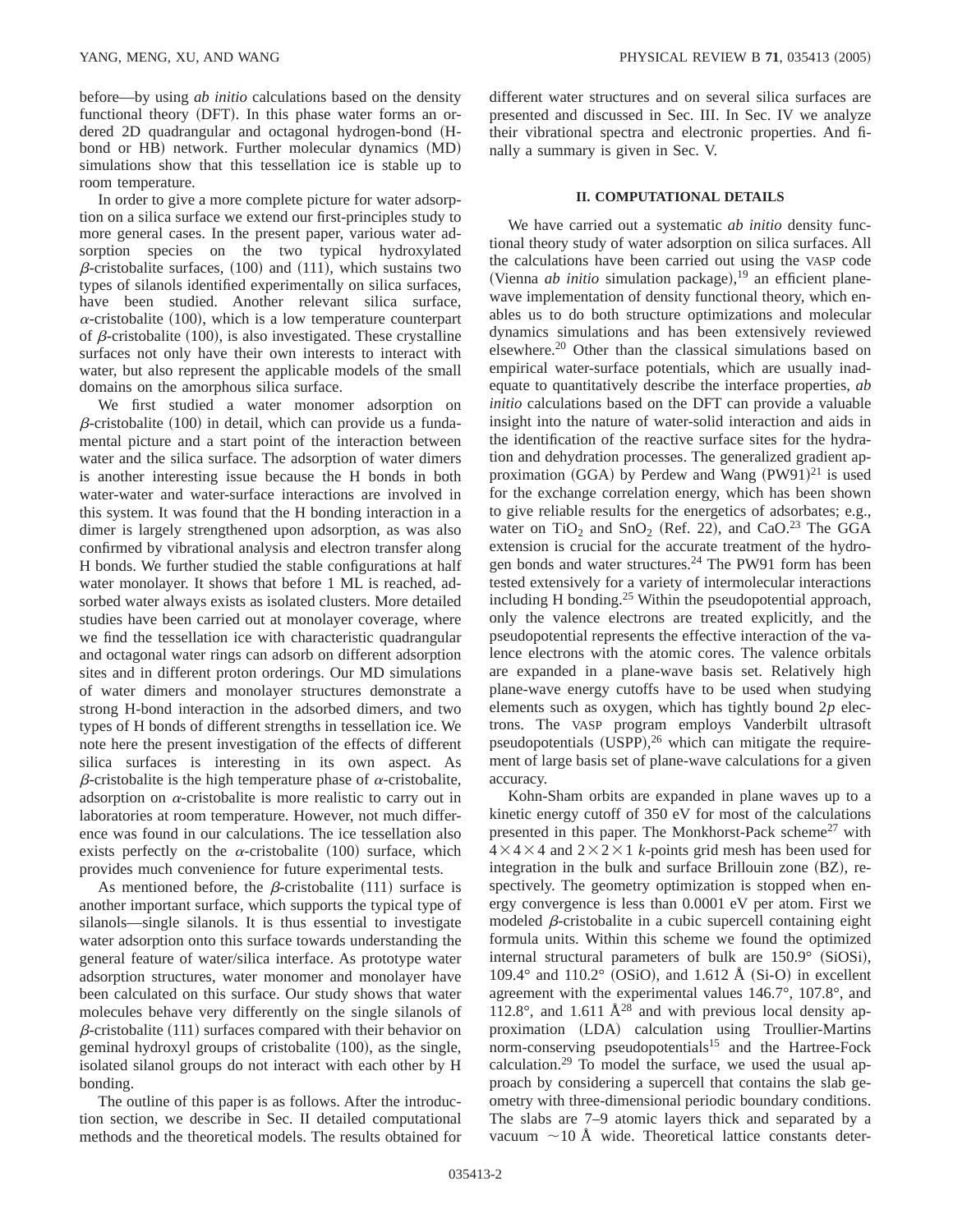mined from bulk calculations—7.21 Å for  $\beta$ -cristobalite and 5.142 Å for  $\alpha$ -cristobalite (7.16 and 4.978 Å in experiment)—were used throughout this work.

Before considering water adsorption, we first studied the clean  $SiO<sub>2</sub>$  surfaces. Both the surfaces of the silica slab are saturated with hydrogen atoms, and one of them is used to represent the fully hydroxylated surface. In all calculations, all the hydrogen and oxygen atoms in the bottom two layers have been kept fixed at their equilibrium positions, while all the other atoms are allowed to relax freely. We thus obtained the geometry of the completely hydroxylated surfaces by optimizing the structural coordinates. As given in Ref. 18, the optimized geometry of the hydroxylated  $\beta$ -cristobalite (100) surface is covered with geminal and vicinally hydrogenbonded hydroxyl groups, in good agreement with previous theoretical works.<sup>15,17</sup> The H-bond chains are arrayed in the  $[110]$  direction. The H-bond lengths  $(O-O$  distance) are 2.63–2.66 Å, suggesting a strong H bonding. There are two geminal silanols in our surface unit cell. Although they are not completely equivalent to each other due to the slight difference in the positions of Si atoms in the surface layer, there is no qualitative difference in the structure by means of accepting and donating one H bond each. The  $\alpha$ -phase of cristobalite  $(100)$  has a very similar structure, but all the Si atoms are equivalent in the surface layer. In contrast, the hexagonal hydroxylated  $\beta$ -cristobalite (111) surface sustains the other type of silanols, isolated single silanols, which are apart from each other by about 5 Å and cannot form H bonds with each other.

In molecular dynamics simulations, the water molecules and atoms in the surface layer were allowed to move according to the forces calculated from the converged electronic structure. A lower energy cutoff of 300 eV for plane-wave basis and time steps of 0.5 and 1 fs were utilized in all MD simulations. To obtain the vibrational spectra, we performed constant-energy MD runs of 3–4 ps to collect statistics, after equilibrating the system for 1 ps. The vibrational spectra were obtained by performing a Fourier transformation of the velocity-velocity autocorrelation function, recorded in our MD trajectories.<sup>30</sup> A shorter time step of 0.25 fs does not change the peak positions or the shape of the vibrational spectra.

The adsorption energy for an adsorbed water structure, *Eads*, has been defined as the averaged energy difference per water molecule,

$$
E_{ads} = (E_{\text{substrate}} + n \times E_{\text{H}_2\text{O}} - E_{\text{(H}_2\text{O})_n/\text{substrate}})/n. \tag{1}
$$

Here  $E_{(H_2O)_n$ /*substrate* is the total energy of the adsorption system,  $E_{substrate}$  and  $E_{H<sub>2</sub>O}$  are those for the substrate and a free water molecule, respectively, and *n* is the number of water molecules in the supercell. The adsorption energy with a positive value indicates binding.

#### **III. RESULTS AND DISCUSSION**

We investigated the water adsorption structures in different configurations with the DFT total energy calculations by putting gaseous water molecules on the hydroxylated cristo-



FIG. 1. (Color online) The water monomer adsorbed on the three typical sites of a  $\beta$ -cristobalite (100) surface (top panel for side views, and bottom panel for top views). Three letters A, B, C, label configurations following a sequence of decreasing adsorption energy. The water molecules have been colored with black oxygen and white hydrogen to distinguish from the hydroxyl groups on the surface (colored dark gray and light gray). Black lines depict the surface cell in the calculations.

balite  $(100)$  and  $(111)$  surfaces. In the first part of this section, the optimal hydrated surface structures and the adsorptive energies were studied in detail for a series of selected water species, such as monomers, dimers, half monolayers and monolayers on  $\beta$ -cristobalite (100). Here the coverage is defined as the ratio of the number of adsorbed water molecules to the number of surface hydroxyls. As there are many local minima on the potential surface for these hydrogenbonded surface complexes, we have used a range of different starting configurations with several water molecule adsorption sites and their different orientations (up to ten in some cases) to ensure, as far as possible, that the final converged configuration is a global rather than a local minimum-energy configuration. The next two parts extend this study to the other two silica surfaces,  $\alpha$ -cristobalite (100) and  $\beta$ -cristobalite (111), respectively, where the general features of water adsorption and the effects of different surface silanol types are investigated.

#### A. Water adsorption on  $\beta$ -cristobalite (100) surface

# 1. Water monomer on β-cristobalite (100)

As a starting point towards a general understanding of water-silica bonds, we studied the adsorption of a single water molecule on the hydroxylated  $\beta$ -cristobalite (100) surface first. To find out the exact global energy minimum of the potential energy surface, geometry optimization has been performed on a set of configurations with the water molecule located at typical adsorption sites of the surface, such as top, geminal, vicinal, and bridge sites. The calculated equilibrium structures are shown in Fig. 1, where the bridge, geminal, and top sites are labeled as A, B, and C, respectively, following a sequence of decreasing adsorption energies. The adsorption energies as well as the optimized geometrical parameters of the water adsorbate, determined from calculations in a unit surface cell, are listed in Table I. Our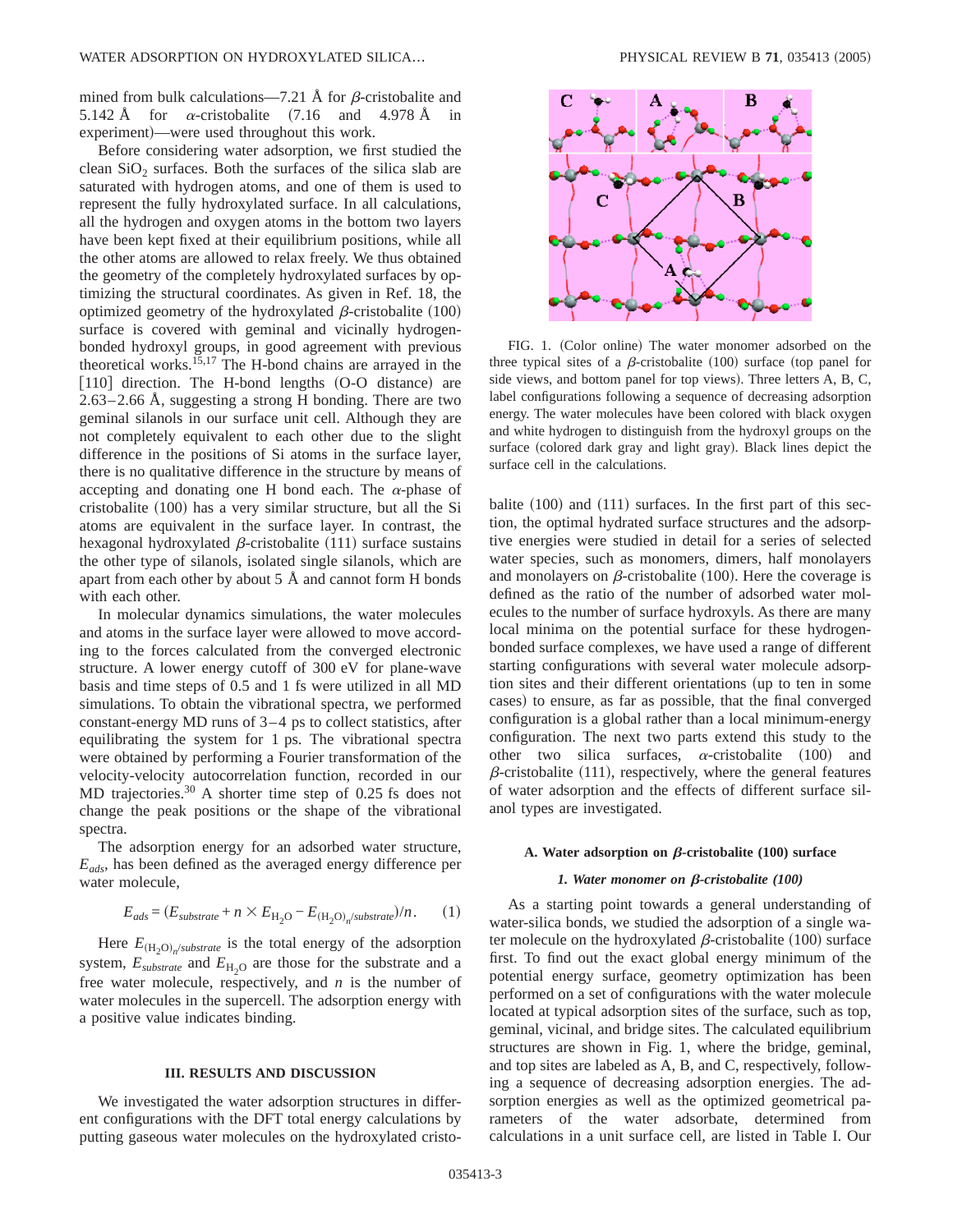TABLE I. The calculated geometries and energetics for the monomer adsorption on several typical adsorption sites of  $\beta$ -cristobalite (100). Numbers of H bonds ( $N_{\text{HB}}$ ), adsorption energies ( $E_{\text{ads}}$  in meV/H<sub>2</sub>O), OH bond lengths  $(d_{OH} \text{ in } A)$  and bond angles ( $\angle$ HOH in deg) of water molecules, are listed. The adsorption site on which all the OH bonds in the water monomer are H bonded is labeled as bridge2 here. The last row lists the calculated values for a gaseous water molecule for comparison.

|                     | $N_{\rm HB}$   | $E_{\text{ads}}$ | $d_{\text{OH1}}$ | $d_{\text{OH2}}$ | $\angle$ HOH |
|---------------------|----------------|------------------|------------------|------------------|--------------|
| Top                 |                | 339              | 0.970            | 0.960            | 106.12       |
| Geminal             | 2              | 508              | 0.973            | 0.992            | 106.03       |
| Vicinal             | $\overline{c}$ | 442              | 0.973            | 0.987            | 106.13       |
| <b>Bridge</b>       | 3              | 622              | 0.974            | 0.988            | 105.06       |
| Bridge <sub>2</sub> | 4              | 534              | 0.985            | 0.988            | 100.38       |
| H <sub>2</sub> O    |                |                  | 0.973            | 0.973            | 104.91       |

calculations show that the adsorption on the bridge site is preferred energetically with the largest adsorption energy of  $622 \text{ meV/H}_2\text{O}$ , where the single water molecule is stabilized by means of three hydrogen bonds [see Fig.  $1(A)$ ], acting as the double proton acceptor and a proton donor involved with the surface geminal silanols. Here we assume the hydrogen bond is formed when the O–O bond length is less than 3.30 Å and the O–H $\cdots$ O angle is greater than 140 $\degree$ . One of the OH bonds stands upright, while the other OH bond is almost parallel to the substrate. The adsorption energy on the geminal site is lower by forming only two HBs with the surface [Fig.  $1(B)$ ], as can be seen from Table I. Similarly, the adsorption on the vicinal site, above the two H-bonded surface hydroxyls, has almost the same stability as on the geminal site. The top site is the most unfavorable configuration among those we have investigated, with the smallest adsorption energy of 339 meV, and only one HB is formed there  $[Fig. 1(C)]$ . However, increasing H bonds to more than three does not enhance the water-surface bonding. For instance, water lying down almost flat on the bridge site forms another HB (denoted as bridge2 in Table I), and consequently it is saturated with four H bonds interacting with the surface hydroxyl groups. This configuration with four H bonds is found to be a metastable with the adsorption energy lowered by  $\sim$ 88 meV than the most stable structure. We thus come to a general conclusion that for water adsorption on the surfaces or interfaces, the adsorption energy does not necessarily increase with the increase of the number of H bonds there formed. Another noteworthy point is that Si-O  $-H \cdots OH_2$  is always a stronger H bond and results in a shorter H-bond length in turn. Briefly, the bridge site is found to be the most reactive for a water monomer adsorption by characterization of the surface structures.

For comparison we also listed the calculated geometric data of a free water molecule, as listed in Table I. There is a significant deformation of the adsorbed water molecule for most adsorption configurations considered here: one of the two OH bonds is lengthened and the HOH angle is enlarged slightly. This effect of water adsorption is also found on other surfaces, such as metal Pt  $(111),^{30,31}$  oxide TiO<sub>2</sub>  $(110),<sup>22</sup>$  etc. The H-bond lengths  $(O-O)$  between the water molecule and the surface hydroxyl are typically  $2.82-3.04$  Å, which is a little longer than that in ice *Ih* $(2.76 \text{ Å})$ . H<sub>2</sub>O can serve as a bridge between the two adjacent H-bond chains of the surface hydroxyl groups, as seen in Fig. 1.

#### *2. Water dimer and 0.5 ML adsorption on* b*-cristobalite (100)*

We then investigated the water dimer, the simplest H-bonding system, adsorbed on the  $\beta$ -cristobalite (100) surface. Several possible structures for the adsorbed dimer at different surface sites were considered. The optimized structure of the most stable configuration identified in our calculations is depicted in Fig. 2. The energetic and geometric configurations for each molecule in the dimer are specified in Table II.

Similar to the monomer adsorption, the water dimer is much preferred to locate at the bridge site too, as shown in Fig. 2. There are four H bonds between the water dimer and the surface hydroxyls and an internal H bond between water molecules, with one free OH bond sticking away from the surface. The adsorption energy is 748 meV per molecule. Thus a dimer is stabilized by 126 meV/ $H_2O$  compared with two isolated water monomers located far away from each other on the surface. The extra stabilization can be mainly attributed to hydrogen bonding between water molecules, though the interaction of each water molecule with the surface differs from that for monomer adsorption. We note that the geometry of the adsorbed dimer looks quite similar to its gas phase (see Table II) and the dimer on other surfaces, such as Pt $(111)^{30,31}$  and Pd $(111)^{32}$  but still exhibits several interesting characteristics in the details. First, the heights of the



FIG. 2. (Color online) The adsorbed water dimer on  $\beta$ -cristobalite (100).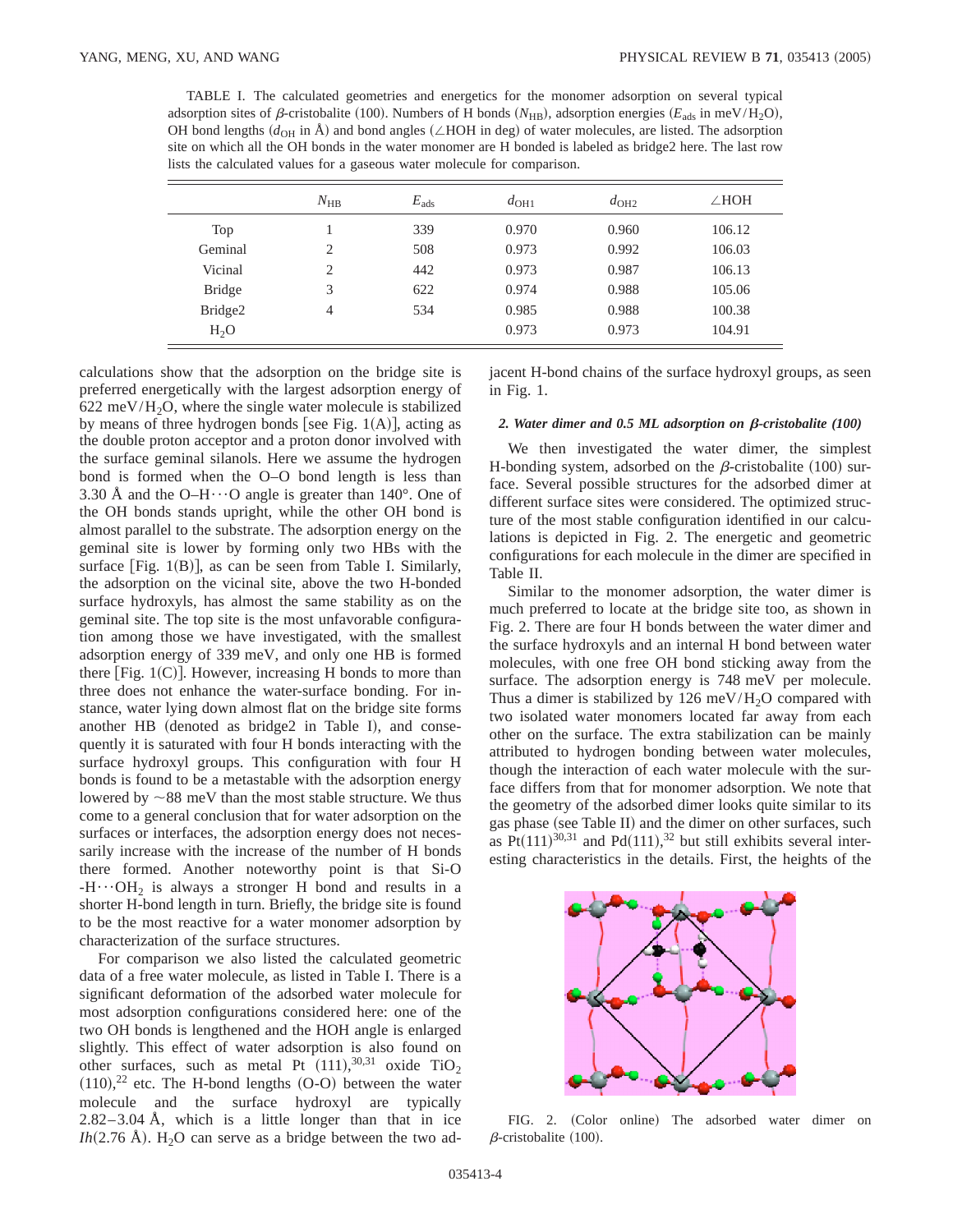TABLE II. The adsorption energies and geometries for a water dimer on  $\beta$ -cristobalite (100), and the theoretical and experimental values for a free dimer. Energies, distances, and angles are in units of meV/H<sub>2</sub>O,  $\AA$ , and deg ( $\degree$ ), respectively. The adsorption site on which all the OH bonds in the water dimer are H bonded is labeled as bridge2 here. We use the same definition of angles  $\alpha$  and  $\beta$ , and OO distances  $(d_{\text{OO}})$ to describe the geometry of a water dimer as in Ref. 31. Other geometrical parameters are the same as in Table I.

|                            | $E_{\text{ads}}$ | $N_{\rm HB}$ | $d_{\text{OH1}}$ | $d_{\text{OH2}}$ | $\angle$ HOH | $d_{\Omega}$ | $\alpha$ | β       |
|----------------------------|------------------|--------------|------------------|------------------|--------------|--------------|----------|---------|
| Geminal                    | 544              | 3            | 0.973            | 1.009            | 106.32       | 2.655        | 9.38     | 105.65  |
|                            |                  |              | 0.974            | 1.005            | 105.35       |              |          |         |
| <b>Bridge</b>              | 748              | 5            | 0.973            | 1.043            | 108.85       | 2.530        | 8.48     | 103.58  |
|                            |                  |              | 0.994            | 0.992            | 103.63       |              |          |         |
| Bridge2                    | 650              | 5            | 0.981            | 1.014            | 104.21       | 2.671        | 8.61     | 98.70   |
|                            |                  |              | 0.987            | 0.989            | 104.22       |              |          |         |
| Free dimer                 |                  |              | 0.973            | 0.984            | 104.79       | 2.895        | 2.79     | 126.00  |
|                            |                  |              | 0.973            | 0.973            | 105.08       |              |          |         |
| Dimer(expt.) <sup>a</sup>  |                  |              |                  |                  |              | 2.976        | $-1+6$   | $123+6$ |
| <sup>a</sup> Reference 33. |                  |              |                  |                  |              |              |          |         |

two water molecules in the adsorbed dimer differ substantially. The H-bond donor molecule lies 0.50 Å closer to the substrate than the H-bond acceptor. Compared to the water monomer, the H-bond donor water is 0.15 Å closer to the surface and interacts more strongly with it, whereas the H-bond acceptor water interacts very weakly with the surface for the farther distance from the surface by 0.35 Å. Similar trends are found in water dimers on  $Pt(111)^{30,31}$  and  $Pd(111).$ <sup>32</sup> Second, if the same definitions of the two angles,  $\alpha$  and  $\beta$ , as those in Ref. 31 are used to depict the dimer structure, the donor and acceptor molecules in the adsorbed dimer make an angle  $\beta$  of 104°, much smaller than that in the gas phase dimer and the dimer on metal surfaces (around  $126^\circ$ ).<sup>31</sup> Third, the O-O distance in the adsorbed dimer, 2.53 Å, is shortened to a great degree than the equilibrium distance for the gaseous dimer  $(2.89 \text{ Å}$  in our calculation and 2.98 Å in experiment)<sup>33</sup> and adsorbed dimer on metals  $({\sim}2.70 \text{ Å})$ . 30–32 The internal OH bond is also largely stretched to 1.04 from 0.98 Å for the gaseous dimer. One can thus infer that the H bond in the adsorbed dimer is largely enhanced, which can be confirmed again in the vibrational spectra analysis and isodensity contour plots given in Sec. IV. A wider  $\angle$ HOH in the donor and a narrower  $\angle$ HOH in the acceptor are also observed, which appears to be caused by electron transfer between water and the surface hydroxyls due to the H-bonding interactions. This enhancement of the H bonding in the adsorbed dimer is also observed on metal surfaces. $30-32$  Finally, the two nonhydrogen-bonded surface hydroxyl groups, almost standing upright on the clean surface, are, however, reoriented towards the proton donor water accordingly to satisfy the H bonding between the adsorbed dimer and the substrate, as can also be observed for the monomer adsorption. These results will not be changed by doubling the surface cell in the calculations.

Another metastable configuration can be obtained (denoted as bridge2 in Table II), if the free OH bond in the adsorbed dimer orients to and is H bonded with its nearest hydroxyl group, and the OH bond of this hydroxyl directs away from the dimer at the same time and becomes free. This way, the number of HBs, which is still 5, is not changed. All OH bonds are participated in H-bonding interactions. However, this structure has deviated severely from the free dimer and therefore is less stable than the above configuration (by 98 meV per water molecule).

We studied water adsorption at 0.5 ML coverage by putting four water molecules in the doubled  $\sqrt{2} \times \sqrt{2}$  surface cell. Only single gamma *k* point is used and the energy cutoff is reduced to 300 eV. The most favored structure among all the calculated configurations is presented in Fig.  $3(a)$ . Instead of a clustered structure, two separated dimers are formed there. The adsorption energy is  $732 \text{ meV/H}_2\text{O}$  and geometry parameters for each dimer are almost the same as those for dimer adsorption in the unit cell. Thus, the configuration of the adsorbed dimer in the unit surface cell is actually representing water adsorption at 0.5 ML in this sense. The only difference is the system sizes. The small energy difference between the two supercells  $(16 \text{ meV/H}_2\text{O})$ , which



FIG. 3. (Color online) Water adsorption on  $\beta$ -cristobalite (100) at a half ML coverage for two different configurations, (a) isolated dimer domains and (b) water chains.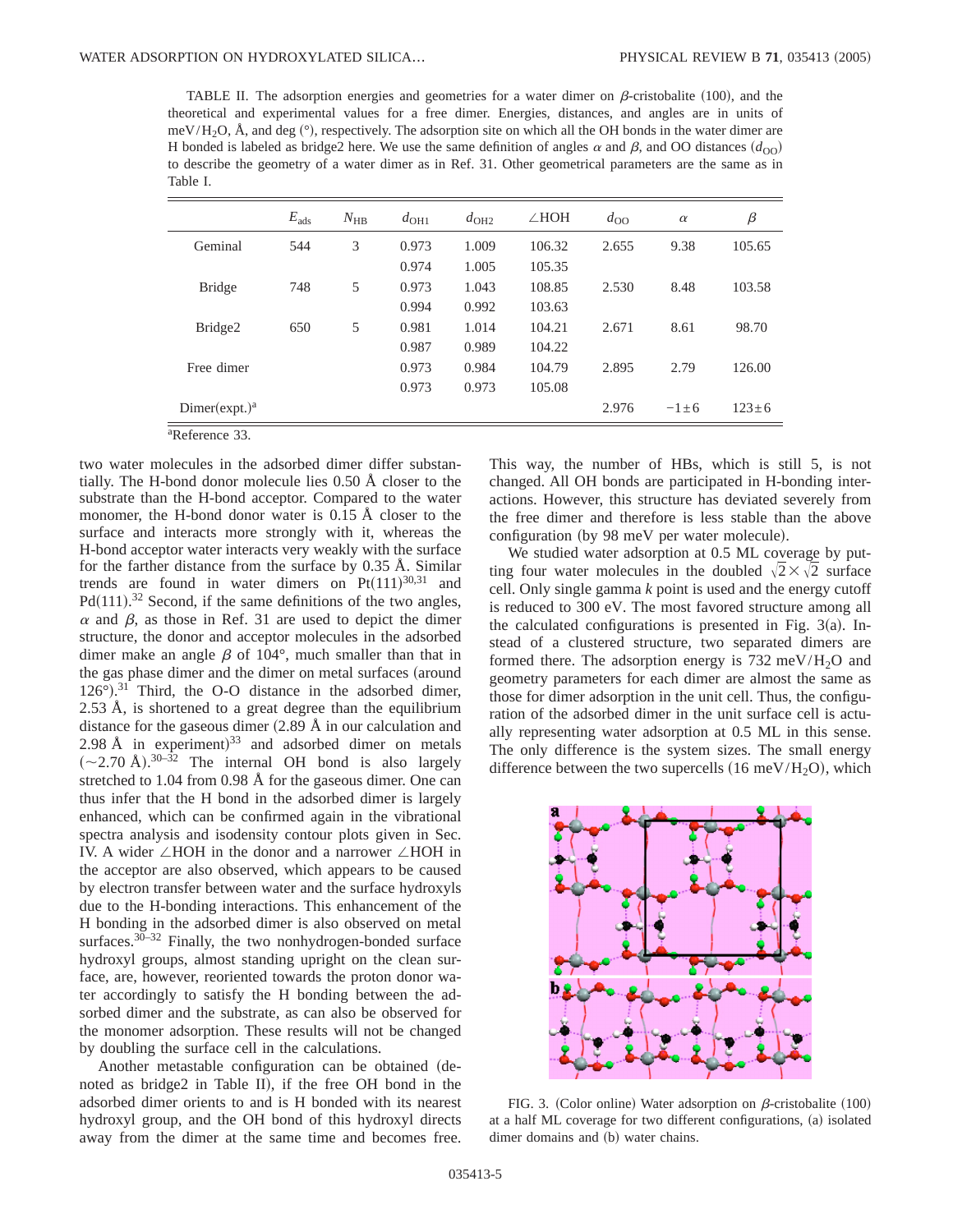

FIG. 4. (Color online) Tessellation ices on two different adsorption sites from the top view  $(a \text{ and } b)$  and the side view  $(c \text{ and } d)$ , shown with the outmost layer of the substrate. To depict the adsorption sites clearly, only two water molecules of the quadrangle are shown in the side view panels.

is almost within the calculation accuracy, suggests the finitesize effect of the supercell is negligible.

Another interesting type of structure at 0.5 ML is onedimensional (1D) water wire, formed between the two H-bond chains of surface hydroxyls [see Fig.  $3(b)$ ]. One OH bond of each water molecule connects another  $H_2O$  by a H bond, and the other OH bond is H bonded with the left (Hleft) or the right (H-right) surface hydroxyl acting as a proton donor. A zigzag water wire is thus formed by connecting one H-left molecule and then another H-right molecule alternatively, bridging two adjacent H-bonded surface hydroxyl chains. Although all OH bonds in water are saturated with HBs here, it is less stable by about 100 meV/H<sub>2</sub>O in adsorption energy than the most stable structure at 0.5 ML. We note that the two neighboring water wires on the hydroxylated  $\beta$ -cristobalite (100) surface cannot interact with each other directly, and hence could be useful for the anisotropic conductance of electrons or protons.

# *3. 2D tessellation ice on* b*-cristobalite (100)*

Water forms an interesting 2D fully hydrogen-bonded water network consisting of quadrangular and octagonal rings of water molecules on the hydroxylated  $\beta$ -cristobalite (100) surface at 1 ML coverage (see Fig.  $3$  in Ref. 18). This interesting water pattern, named tessellation ice, was reported in our previous letter.18 An obvious characteristic is strong H-bonding interactions inside the quadrangular water rings and weak H bonding between them. Each adsorbed water molecule in this phase is saturated with four H bonds, serving as a double proton donor and double proton acceptor. The adsorption energy of the tessellation ice on  $\beta$ -cristobalite (100) is large, 712 meV/H<sub>2</sub>O, almost the same as adhesive energy in bulk ice,  $720 \text{ meV.}^{34}$  More interestingly, this 2D ice structure is found to be stable up to room temperature  $(300 \text{ K})$ .

In the tessellation ice, each hydroxyl group is H bonded with one water molecule nearly atop it, serving as a protondonor or proton-acceptor (Fig. 4). However, the water molecules can deviate in pairs from the exact top sites, to the left or the right alternatively of the H-bond chain of the hydroxyl groups. The two pairs of molecules from the adjacent water chains then approach closer and interact with each other through H bonding. A H-bonded quadrangle of water is thus



FIG. 5. (Color online) Ice tessellations with different proton orderings in  $(a)$  and  $(b)$ .

formed. In fact, this quadrangle can sit over two different adsorption sites of the surface; i.e., the bridge site of two adjacent vicinal hydroxyl groups [Figs. 4(a) and  $4(c)$ ] and that of two adjacent geminal silanols [Figs. 4(b) and 4(d)]. There is only a slight difference (a few milli-electron volts) in energy between the two adstructures, indicating they are almost the same stable. Also, there exist two and only two possible types of proton ordering that can be present in a surface unit cell in the tessellation ice. One has anticlockwise dipoles in the water quadrangles [Fig.  $5(a)$ ], while the other type does not [Fig.  $5(b)$ ]. The former is less stable by  $\sim$ 17 meV/H<sub>2</sub>O. We believe that both proton orderings are possible in the tessellation ice. These two proton orderings in tessellation ice are meaningful only in the unit surface cell, and they will be more proton disordered if larger supercells are used. As a matter of fact, the disordered nature of proton distribution is common in ice structures according to the BFP ice rules,35 such as in bulk ice *Ih*.

All these ice tessellations have many features in common whatever the proton ordering is, and wherever the quadrangular water ring sits. All  $H<sub>2</sub>O$  molecules lie nearly coplanar on the surface. Two water molecules out of four in the unit cell lie nearly flatly on the surface by accepting a H bond each from surface hydroxyl groups, while the rest molecules have one OH bond pointing downward to the surface each and hence donating a H bond. In this way, every adsorbed water molecule is exactly H bonded to *three* neighboring molecules and a surface hydroxyl group, donating and accepting two protons simultaneously. Therefore, no free OH sticks out of the surface plane. The O-O distances of water molecules inside the quadrangles, 2.82–2.96 Å, are shorter than those connecting them, 3.16–3.30 Å, indicating strong H-bonding interactions inside and weak H bonding between the four-member water rings. At 1 ML coverage, it is the strongly H-bonded water quadrangle that serves as a bridge connecting the two adjacent parallel H-bond chains of hydroxyls on the surface.

We also investigated whether it is energetically feasible to add an additional water molecule inside the hole of the octagonal ring in the tessellation ice. We found that this molecule sits almost at the same level as those hydroxyls on the surface, and donates two weak H bonds to two hydroxyl groups  $(3.00 \text{ and } 3.04 \text{ Å}$  for O-O distances). However, its adsorption energy (referred to the system with adsorbed monolayer water) is 267 meV, which is hardly the half of that for the water monomer adsorption. More importantly, its participation does not distort the tessellation ice pattern at all and reduces the adsorption energy to 623 meV per molecule,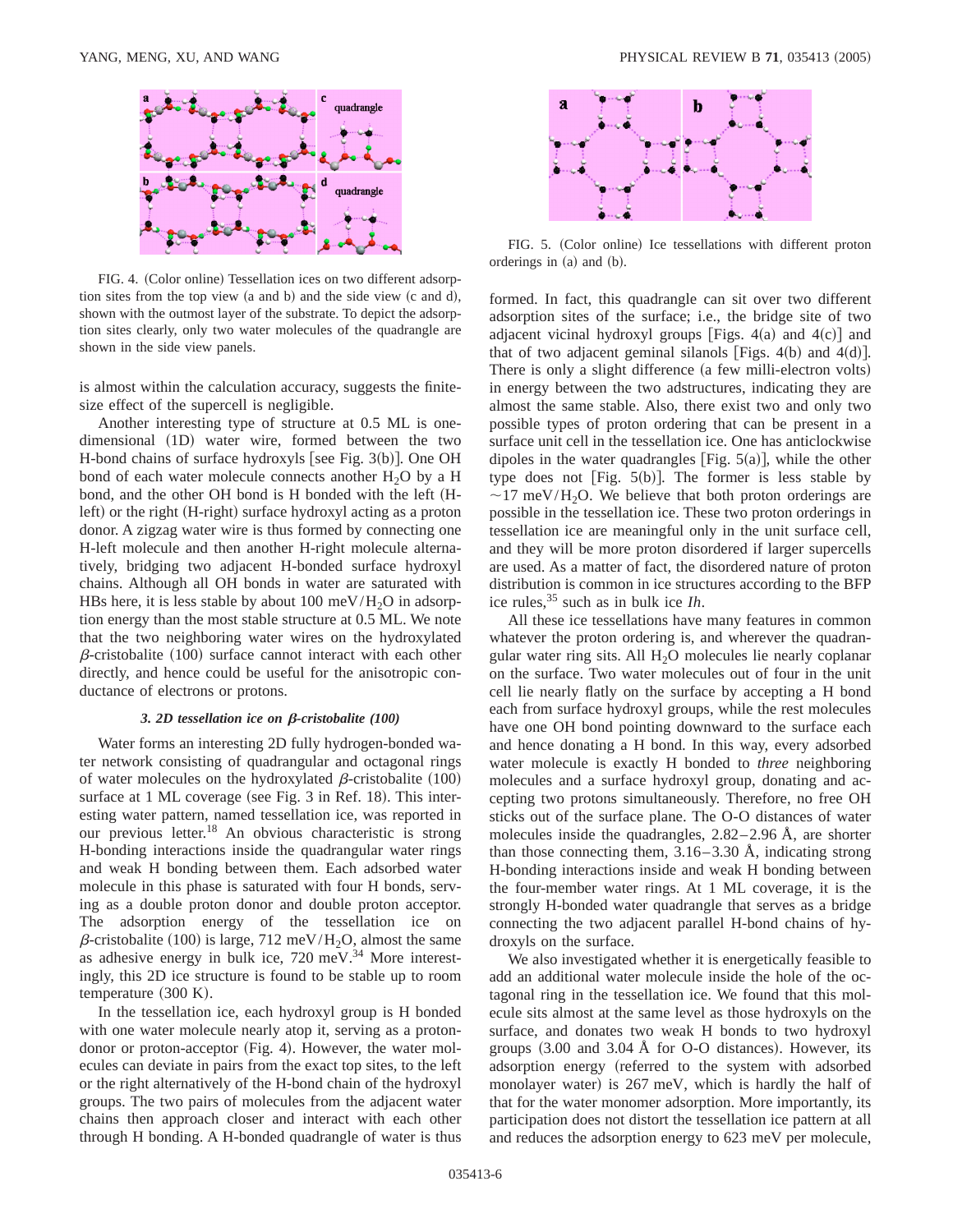| TABLE III. The optimized geometry parameters for water monomer, dimer, and monolayer adsorption on                                |  |  |  |
|-----------------------------------------------------------------------------------------------------------------------------------|--|--|--|
| $\alpha$ -cristobalite (100). Energies, distances, and angles are in units of meV/H <sub>2</sub> O, Å, and deg (°), respectively. |  |  |  |

|                  | $E_{\text{ads}}$ | $N_{\rm HB}/H_2O$ | $d_{\text{OH1}}$ | $d_{\text{OH2}}$ | $\angle$ HOH | $d_{\rm OO}$   |
|------------------|------------------|-------------------|------------------|------------------|--------------|----------------|
| Monomer          | 528              | 3                 | 0.987            | 0.983            | 104.57       |                |
| Dimer            | 709              | 2.5               | 0.970            | 1.039            | 109.40       | 2.528          |
|                  |                  |                   | 0.994            | 0.991            | 107.27       |                |
| Tessellation ice | 692              | $\overline{4}$    | 0.979            | 1.003            | 103.07       | 3.16,3.01,2.82 |
|                  |                  |                   | 0.990            | 0.994            | 106.60       |                |
|                  |                  |                   | 0.992            | 0.984            | 109.45       |                |
|                  |                  |                   | 0.999            | 0.984            | 104.56       |                |

further proving the stability of the tessellation ice at the comparable coverage.

In order to examine the dependency of the ice tessellation structure on the silica surface, we optimized the geometry of a free layer of the tessellation ice. The result shows that the free tessellation layer is indeed a metastable structure, for it has a lower adhesion energy than the common hexagonal free ice bilayer (by 80 meV). What is more, it would contract to a smaller lattice constant and stronger H bonds, with two nonhydrogen-bonded OH bonds standing outside of the ice plane in a unit cell. Furthermore, the symmetry of the 2D ice layer is destroyed slightly. All these indicate that the existence of the present 2D quadrangular and octagonal ice structure is strongly dependent on the substrate. We conclude that the formation of the ice structure on the hydroxylated  $\beta$ -cristobalite (100) surface is mainly determined by the requirement of saturating hydrogen bonds among both water molecules and the surface hydroxyls. The highly directional surface hydroxyl groups and the quadrangular period in the silica surface also contribute to the emergence of the tessellation ice structure. The latter prohibits the formation of 2D hexagonal ice bilayer, which is generally observed on other single-crystal surfaces, such as  $Pt(111)^{30,31}$  and  $Ru(0001)^{36}$ 

#### **B.** Water adsorption on  $\alpha$ -cristobalite (100) surface

As a lower temperature phase of  $\beta$ -cristobalite,  $\alpha$ -cristobalite has a structure of space group  $P_1^2_1^2_2$  and is more stable. Its  $(100)$  surface structure is very similar to that of  $\beta$ -cristobalite. The difference is that it has a smaller unit cell and contains only one Si atom in the unit cell in the surface layer. Thus the surface is more regular than  $\beta$ -cristobalite (100), at least in the respect that all the surface Si atoms are equivalent in it. However, the surface has to be rotated by 45° relative to  $\beta$ -cristobalite (100) to give the same direction of H-bond chains of the hydroxyls. The energy cutoff and *k* points used here are the same as those in the calculations of  $\beta$ -cristobalite (100). The adsorptive structures including water monomer, dimer, and monolayers, were also calculated. They all have the similar adsorption structure as their counterparts on  $\beta$ -cristobalite (100). The adsorption energies and the geometry data of these adstructures are tabulated in Table III.

Figure 6 compares the calculated adsorption energies for the most stable structures on the two surfaces:  $\alpha$ - and  $\beta$ -cristobalite (100). They are plotted as functions of the different water coverage, such as  $0.25$  ML (monomer),  $0.5$  ML  $(dimer)$ , and 1.0 ML (ice tessellation). It is striking that the same trends for water adsorption are found on both surfaces, though the adsorption energies on  $\alpha$ -cristobalite (100) are always lower. On the both cristobalite  $(100)$  surfaces, the adsorption energy first increases and then decreases along the increase of coverage, showing a maximum at 0.5 ML coverage. From 0.5 to 1 ML coverage, the adsorption energy decreases only slightly by  $\sim$ 17 meV on both phases of substrate, indicating a weak exothermal procedure.

It is believed in literature that a crystalline silica surface could induce a more ordered water interface structure than an amorphous silica surface.<sup>1</sup> Recently, Ostroverkhov *et al.* have given the first evidence to confirm it, by finding an ice-like peak in their sum-frequency generation (SFG) spectra, resulted from the ordered and hydrogen-bonded OH bonds at the water/quartz  $(0001)$  surface.<sup>3</sup> This implies the tessellation ice structure could indeed exist on the cristobalite  $(100)$  surface, and on small domains of silica surface as well.

#### **C. Water adsorption on**  $\beta$ **-cristobalite (111) surface**

As mentioned in Sec. I, the  $\beta$ -cristobalite (111) surface, which sustains single isolated silanols identified on the silica surface by experiment, is another important surface to study.



FIG. 6. The adsorption energy as a function of water coverage on  $\alpha$ -cristobalite (100) (solid line) and  $\beta$ -cristobalite (100) (dashed line) surfaces. The coverages of 0.25 and 0.5 ML can only be viewed as pictorial, as they are used to model isolated monomers and dimers respectively at zero coverage.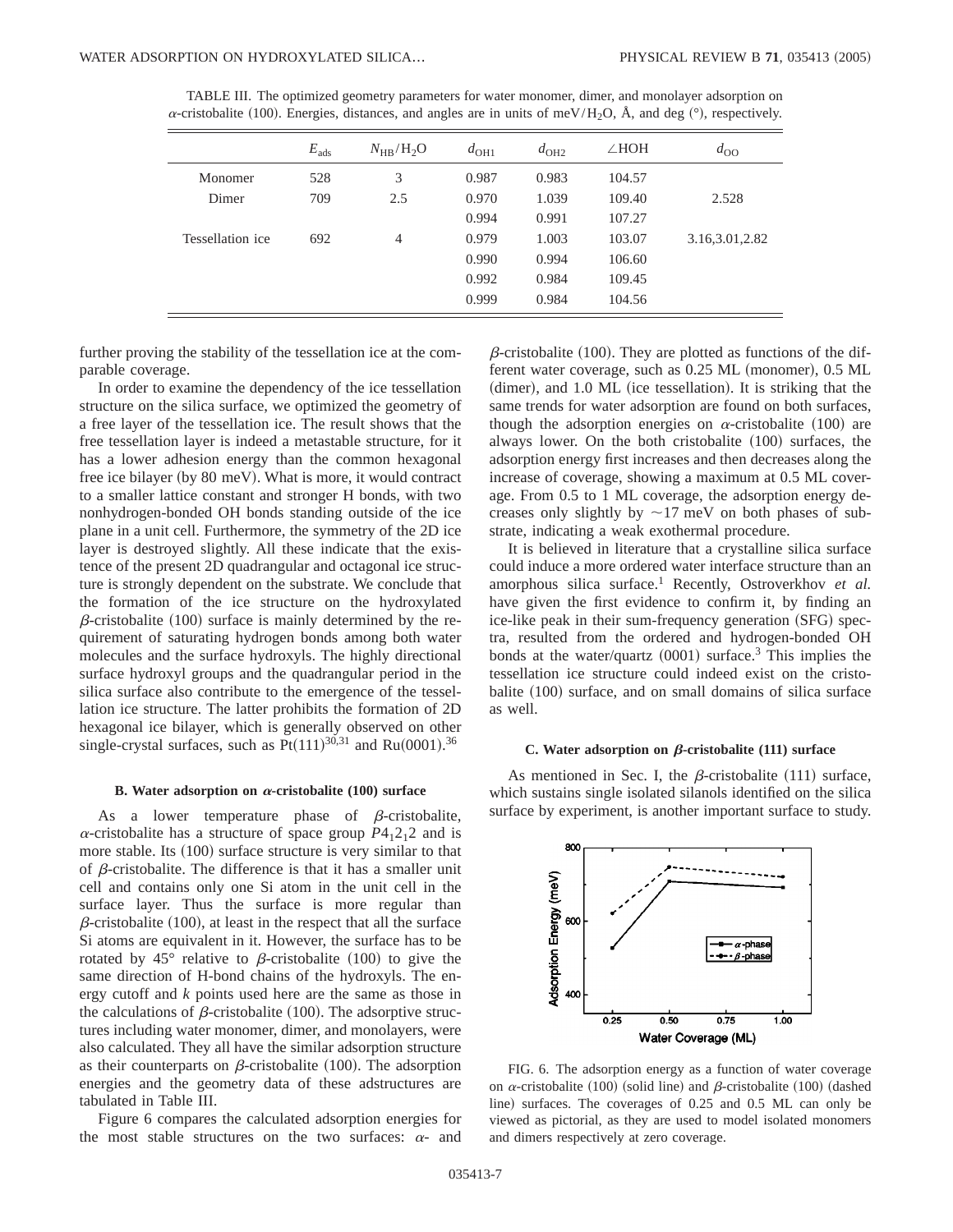

FIG. 7. (Color online) Water adsorption on the  $\beta$ -cristobalite  $(111)$  surface at 1 ML coverage.

It differs from the  $\beta(\alpha)$ -cristobalite (100) surface in two aspects: (i) It has a hexagonal periodicity other than rectangular in cristobalite  $(100)$ . (ii) It supports the single silanols rather than geminal ones. A prominent feature of these silanols is that the distance between the two adjacent silanols is almost 5.0 Å, and thus they are isolated from interacting with each other. Hence different from the  $(100)$  surfaces, no H bond presents between surface hydroxyls on  $\beta$ -cristobalite  $(111)$ . This is consistent with other works, for instance in Ref. 16. For the single, isolated silanol hydroxyl group on  $\beta$ -cristobalite (111), the bond angle of Si–O–H is about 120°, with the Si–O bond perpendicular to the surface and the O–H bond tilted by 60° from the surface normal. The hydroxyl group can rotate nearly freely around the Si–O axis without much difference in total energies, as also proposed by Peri<sup>37</sup> and confirmed by  $29$ Si CP-MAS nuclear magnetic resonance  $(NMR)$  studies<sup>38</sup> and quantum chemical calculations.39 Therefore, we present just one of the surfaces with typical silanol orientations as an example in Fig. 7.

Water monomer adsorption has been calculated on the top site, the bridge site (between two adjacent silanols), and the hollow site. The hollow site is found to be the most favorable adsorption site. The adsorption energy is as large as  $768 \text{ meV/H}_2$ O for the water molecule on certain hollow sites, with the formation of three H bonds to the surface hydroxyls  $(O \cdots H)$  lengths 1.676, 1.858, and 2.035 Å, respectively). The water thus serves as a double proton-donor and a proton-acceptor. Summarizing water molecule adsorption on both the cristobalite  $(100)$  and  $(111)$  surfaces, we note that the strength of water-silica bonds, which comprises mainly several hydrogen bonds, is usually larger than that on metal surfaces [such as 304 meV on Pt  $(111)^{31}$  and 180 meV on Ag  $(111)$ ,<sup>40</sup> salts  $(330 \text{ meV})$ ,<sup>40</sup> and some oxides [such as 555 meV on MgO  $(100)$ ].<sup>42</sup>

For the monolayer adsorption on  $\beta$ -cristobalite (111), the orientation of the isolated single silanols becomes very important. Of all possible Si-OH orientations, only that shown in Fig. 7 can accommodate as many as four water molecules in the surface cell, where the maximum number of H bonds is reached. The optimized configuration is displayed in Fig. 7. The adsorption energy is  $701 \text{ meV/H}_2\text{O}$  for this adstructure. Each water molecule sits on the hollow site as the isolated monomer. However, there are some small differences in the circumstance of each hollow site in the monolayer adsorption, due to the slight differences between the surface Si atoms, just as that in the  $(100)$  surface. Therefore, some water molecules form three H-bonds as the monomer, while the others form only two H bonds with the hydroxyls, for the OO distance is too large to have any effective H-bonding in the third directional OH pointing  $(d_{00} > 3.60 \text{ Å})$ . As it is obviously seen that no H bonding interaction occurs between any two water molecules, and no tessellation-icelike water can be formed on this surface at 1 ML, which is substantially different from that on  $(100)$  surfaces. In fact, it is also different from the other hexagonal surfaces, for example of closely packed metal surfaces, on which ice bilayers are usually formed.30,31,36 This is because the periodicity of the closely-packed metal  $\sqrt{3} \times \sqrt{3}$  surfaces resembles that of ice (only expand to a few percent), while we have a much larger hexagonal period on the  $\beta$ -cristobalite (111) surface relative to dimensions of an ice surface  $lh(0001)$  ( $\sim$ 10.20 vs 4.52 Å). Accompanied by the quadrangular periodicity on cristobalite  $(100)$ , this difference prevents the existence of ice bilayers on silica surface.

# **IV. VIBRATIONAL ANALYSIS**

In general, the interwater hydrogen bonding at surfaces is strongly entangled with the water-surface interactions, especially on the hydroxylated surfaces, where water binds to the surfaces also through hydrogen bonds. Therefore the identification of these two interactions is important, though difficult. However, the OH stretches, which are sensitive to subtle structure modifications by surfaces and interfaces, can provide an effective approach for this purpose.<sup>30</sup> Moreover, they are usually easy accessible by experiments. Here we analyze the vibrations in the adsorbed water structures on hydroxylated silica surfaces, by calculating the vibrational spectra through MD simulations for typically 3–4 ps. The vibrational data can also provide a database for future experimental studies.

We have calculated the vibrational spectra for the water monomer, dimer, and ice tessellation on the  $\beta$ -cristobalite (100) surface, and the water monolayer on  $\beta$ -cristobalite (111). The eigenfrequencies for the adsorbed structures and the free water monomer and dimer are listed in Table IV. It is easy to see the good agreement between theory and experiment<sup>43–45</sup> (see Table IV). Thus we can summarize the method we used here is good enough to get the vibrational spectra. These spectra are generally dominated by three regions: the low-frequency region below 140 meV for the intermolecular translations and librations, the HOH bending mode around 200 meV, and the high-frequency intramolecular OH stretches between 347 and 478 meV (one exception is the OH stretch at 284 meV in the adsorbed dimer). The hydrogen bonding always exhibits a redshift in the involved OH bond stretching. The larger redshift arises from the longer OH bond, and the shorter intermolecular O-O distance, which indicates the stronger H bond is formed.

An extreme case is the H bond in the adsorbed dimer on  $\beta$ -cristobalite (100) surface. A peak located at 284 meV,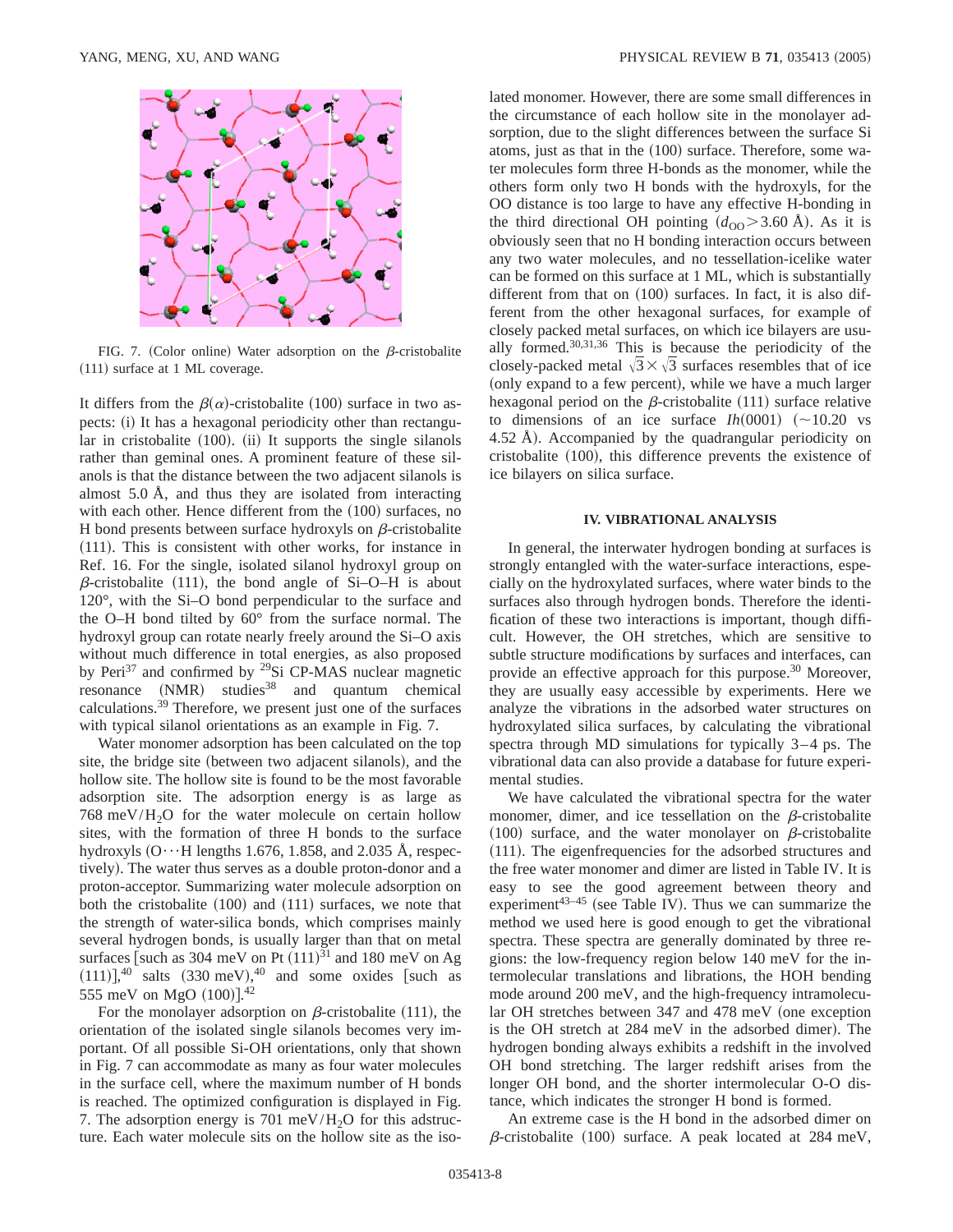TABLE IV. Calculated vibrational energies (in meV) for the water monomer, dimer, and tessellation ice on  $\beta$ -cristobalite (100), and 1 ML on  $\beta$ -cristobalite (111). The last four rows list the theoretical and experimental values for a gaseous water molecule and dimer for comparison. The  $v_{O-Hw}$  represents OH stretch energies for the H bonds between water molecules. Other OH [coming from surface silanols (Si-OH) or water] vibrations are denoted as  $v_{O-H}$ . The  $\delta_{HOH}$  is HOH bending mode.

| Translations and librations |                 |                 |                 |              |    |        | $\delta_{\rm HOH}$ | $v_{\text{O-Hw}}$ | $v_{\text{O-H}}$ |
|-----------------------------|-----------------|-----------------|-----------------|--------------|----|--------|--------------------|-------------------|------------------|
| Monomer/ $\beta$ (100)      | 14              | 30              | 47              | 64           | 72 | 102    | 200                |                   | 444,478          |
| Dimer/ $\beta$ (100)        | 19              |                 | 53              | 69           | 81 | 109    | 197                | 284               | 414,428,476      |
| $\text{Ice}/\beta(100)$     | 12              | 28              | 55              | 69           | 77 | 97,109 | 202                | 406,428,456       | 347,378          |
| 1 ML/ $\beta$ (111)         | 10              | 40              | 59              | 75           | 89 | 105    | 202                |                   | 422,432          |
|                             |                 |                 |                 |              |    |        |                    |                   | 448,475          |
| H <sub>2</sub> O            |                 |                 |                 |              |    |        | 198                |                   | 462,478          |
| $H_2O$ (expt.) <sup>a</sup> |                 |                 |                 |              |    |        | 198                |                   | 454,466          |
| Dimer                       | 20              | 34              | 46              | 67           |    |        | 198                | 442               | 462, 473, 483    |
| Dimer $(expt.)^b$           | 19 <sup>c</sup> | 30 <sup>c</sup> | 40 <sup>c</sup> | $65^{\circ}$ |    |        | 201                | 440               | 450,459,461      |

a Reference 43.

bReference 44.

c Reference 45.

which is apparently not in the earlier three regions, is salient in the vibrational spectrum for the dimer. We assign this peak to the H-bonded OH stretching mode between the two  $H_2O$ in the dimer. This assignment can be justified by tracing the trajectory of the bridging OH bond length from a 4000 fs MD simulation, as shown in Fig.  $8(a)$ . The averaged OH bond length  $(1.05 \text{ Å})$  is much longer than that in a free dimer  $(0.984 \text{ Å}, \text{ calculated})$ . Fourier transform of the OH curve in Fig. 8(a) yields a vibrational energy at  $284 \text{ meV}$  (see the inset). This vibration energy undergoes a much larger shift, compared to that in the free dimer  $(440 \text{ meV})^{44}$  and in the normal ice *Ih* (390 and 403 meV).<sup>35</sup> Moreover, the averaged O-O distance of 2.515 Å in the MD simulation [Fig. 8(b)] agrees reasonably well with that obtained in our static geometry calculations  $(2.530 \text{ Å})$ . It is much shorter than that for a free water dimer  $(2.895 \text{ Å}, \text{calculated})$ . All above data on the OH bond and O-O separations indicate the adsorbed dimer on the  $\beta$ -cristobalite (100) surface comprises a strong H



FIG. 8. The variation of (a) the bridging OH bond length and  $(b)$ the OO distance versus simulation time, recorded in a 3500 fs MD simulation of the water dimer adsorbed on the hydroxylated  $\beta$ -cristobalite (100) surface. The inset in (a) shows the Fourier transform of the OH bond length curve (vibrational spectrum).

bond, which mainly comes from the perfect fitting of the geometry of water dimer to the structural restriction of the substrate.

Two types of H bonds in different strength in the tessellation ice can be identified from the vibrational spectrum.<sup>18</sup> One is the strong H bond inside the quadrangles, as indicated by 406 and 428 meV modes, and the other is the weak H bond between the two neighboring quadrangles, indicated by 456 meV mode. Our assignment of these two kinds of H bonds is justified by tracing the trajectories of the OH bond lengths in the MD simulation shown in Fig. 9. The OH bond length variations for such a strong and weak H bond are plotted as a function of simulation time. Both OH bond lengths are longer than that of a free  $H<sub>2</sub>O$  molecule  $(0.973 \text{ Å}, \text{calculated})$ , and the strong H bond has even longer OH bond lengths and a lower vibrational frequency. While the two lowest vibrational energies of the OH stretching modes 347 and 378 meV come from the vertical H bonds formed by the surface hydroxyl  $(Si-OH)$ . Thus the separation between the OH stretching modes of the ice plane and the surface hydroxyl groups can be clearly seen. Although the H bonds in the ice plane are entangled with those between wa-



FIG. 9. (Color online) The variation of OH bond length involved in the strong and the weak H bonds vs time in a 1000 fs MD simulation of the tessellation ice on  $\beta$ -cristobalite (100).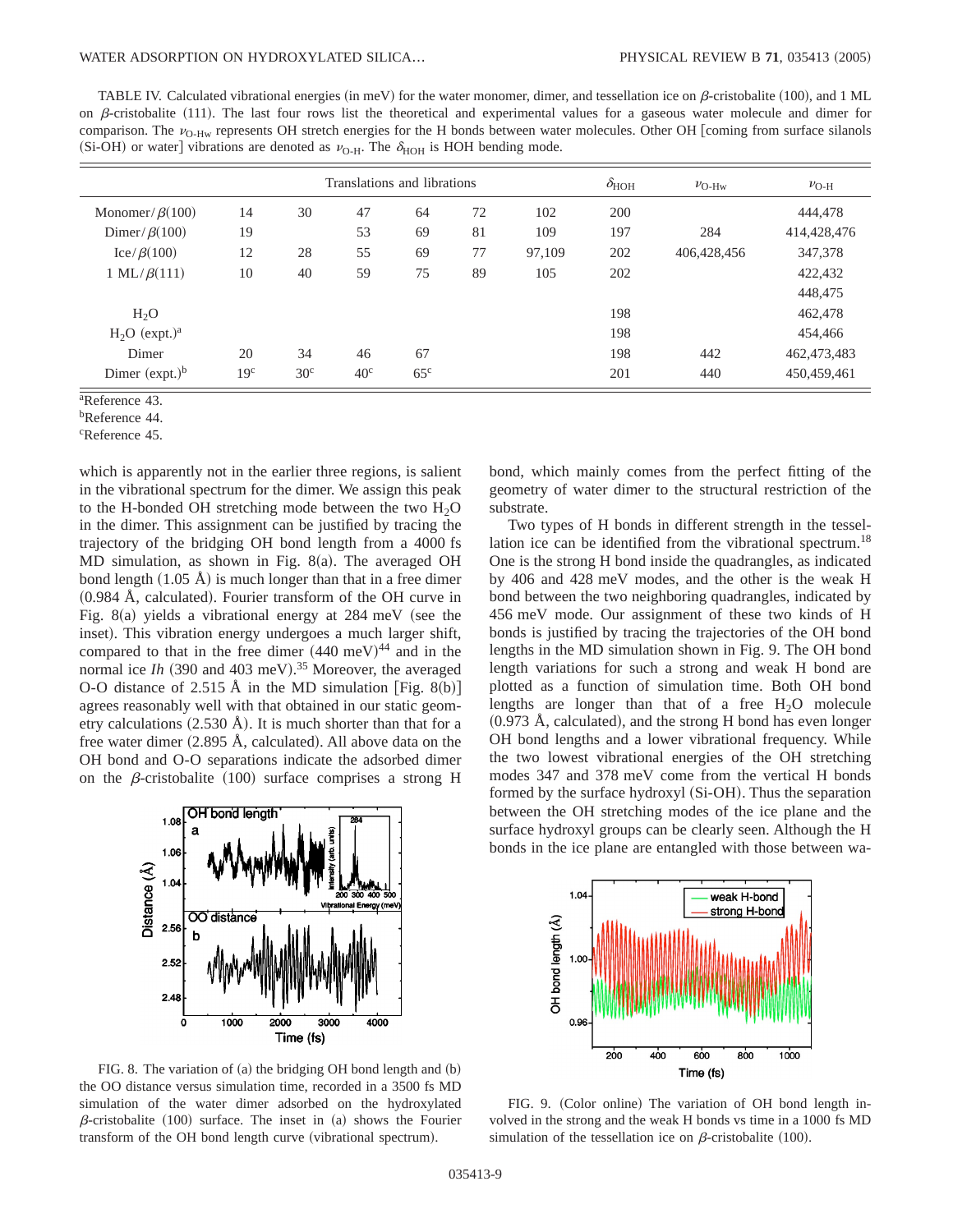

FIG. 10. Isodensity contour plots of the difference electron density for (a) the free water dimer, (b) the adsorbed dimer on  $\beta$ -cristobalite (100), (c) the strong H bonds, and (d) the weak H bonds in the tessellation ice. The difference density is defined as  $\Delta \rho = \rho \left[ (H_2O)_2 \right] - \rho \left[ H_2O_{(1)} \right] - \rho \left[ H_2O_{(2)} \right]$  for a free dimer,  $\Delta \rho$  $= \rho [(H_2O)_2 / SiO_2] - \rho [H_2O_{(1)} / SiO_2] - \rho [H_2O_{(2)} / SiO_2] + \rho [SiO_2]$  for the adsorbed dimer, and  $\Delta \rho = \rho \left[ (\text{H}_2\text{O})_{\text{total}} / \text{SiO}_2 \right] - \rho \left[ (\text{H}_2\text{O})_1 \right]$ +enviroment)/SiO<sub>2</sub>]- $\rho$ [(H<sub>2</sub>O)<sub>2</sub>+enviroment)SiO<sub>2</sub>]

+ $\rho$ [environment/SiO<sub>2</sub>] for H bonds in tessellation ice. The contours have densities of  $\Delta \rho = \pm 0.005 \times 2^k \frac{e}{\mathbf{A}^3}$ , for  $k = 0, 1, 2, 3...$ , 6 and the first three values are marked in (a) for instance. Solid and dashed lines correspond to  $\Delta \rho > 0$  and  $\Delta \rho < 0$ , respectively. The positions of oxygen and hydrogen atoms are also depicted by large and small black balls, respectively.

ter and the surface hydroxyls inevitably, the vibrational spectrum presented here can provide a means for distinguishing them from each other.

For the monolayer water on the hydroxylated  $\beta$ -cristobalite (111) surface, the OH stretch modes calculated from a 2000 fs MD simulation at 80 K are located at 422, 432, 448, and 475 meV. The 475 meV mode is very close to the free OH stretch mode in energy  $(476 \text{ meV})$ , suggesting there is an almost free OH bond in the water monolayer, in agreement with our analysis from the static calculations (Fig. 7). Due to the different circumstances for each OH in the surface cell, the H bonds formed by the hydroxyls are different in strength, as implied by the frequencies of 422, 432, and 448 meV, respectively.

The nature of the intermolecular H bond in the free dimer, adsorbed dimer, and tessellation ice on the hydroxylated  $\beta$ -cristobalite (100) surface can be displayed by the isodensity contour plots of the difference charge density, as shown in Fig. 10. The horizontal axis goes along the  $O-H\cdots O$ bond, while the vertical axis lies in the surface normal. For the free dimer [Fig.  $10(a)$ ], formation of the H bond leads to electron transfer from the proton donor (the left molecule) to the acceptor (the right molecule) in the bonding region. The greatly enhanced charge redistribution for an adsorbed dimer in Fig.  $10(b)$  confirms once again that the H bond is strengthened upon adsorption. For the strong H bond in the tessellation ice [Fig.  $10(c)$ ], the charge redistribution is also obvious, and has a similar intensity as in the free dimer. However, the charge redistribution is less significant for the weak H bond in the 2D ice [Fig.  $10(d)$ ]. This difference justifies our prediction of two types of H bonds in the tessellation ice: the strong H bonds in the water quadrangles and the weak H bonds between them.

#### **V. SUMMARY**

We have systematically studied the interaction between water and the hydroxylated cristobalite  $(100)$  and  $(111)$  surfaces using the density-functional total-energy calculations within the generalized gradient approximation. These two single-crystal surfaces can support the two surface silanol configurations observed in experiment: the geminal and single silanols, and hence, represent prototype silica surface domains for general understanding of water-silica interactions. A series of water adsorbates ranging from monomers to monolayers have been investigated, and general features and trends were found.

 $(1)$  The water-silica bond consists simply of several hydrogen bonds between water and surface hydroxyls in nature. However, this water-silica binding is usually stronger than the general water-surface bonds for molecular water adsorption on other surfaces, such as closely packed metal surfaces (with energy of  $100-400$  meV),  $31,40$  salts  $(330 \text{ meV})$ ,  $41$  and some oxide surfaces  $(\sim 550 \text{ meV})$ .<sup>42</sup> This is true for water monomer adsorption on the  $\beta$ -cristobalite (100) (adsorption energy 622 meV),  $\alpha$ -cristobalite (100) (528 meV), and  $\beta$ -cristobalite (111) (768 meV) surfaces, and three H bonds form between the water and the surface in each case. The same nature of water-silica bonds applies also to water clusters (like the dimer) and monolayer adsorption (like the tessellation ice).

 $(2)$  Because of the same H-bond interaction in the watersilica bonds and interwater interactions, water forms into a number of different adsorption structures on all the investigated surfaces, such as stabilized monomers, isolated clusters, 1D chains, and monolayers. These structures have varied stability and are unique on the specialized surfaces. Prominent examples include the tessellation ice with characteristic quadrangular and octagonal water rings on cristobalite (100), and isolated water molecules, H bonded to surface hydroxyls, in a monolayer on cristobalite  $(111)$ . Another example is the greatly enhanced hydrogen bonding in the adsorbed dimer due to the geometrical fixation on the substrate. Of the studied water species, the water dimer has the maximum adsorption energy.

 $(3)$  Therefore it could be important to distinguish the water-surface bonds and interwater interactions, due to the identical nature of these two interactions for water adsorption on silica surface. Although the two interactions entangle with each other and could be more complicated in a real case, we fortunately observed that surface OH stretches usually have a clear separation from those between water molecules, which provides a means to distinguish between surface hydroxyls and OH groups in water. For example, a lower OH vibration frequency (350–380 meV) was observed for water-surface bonds due to stronger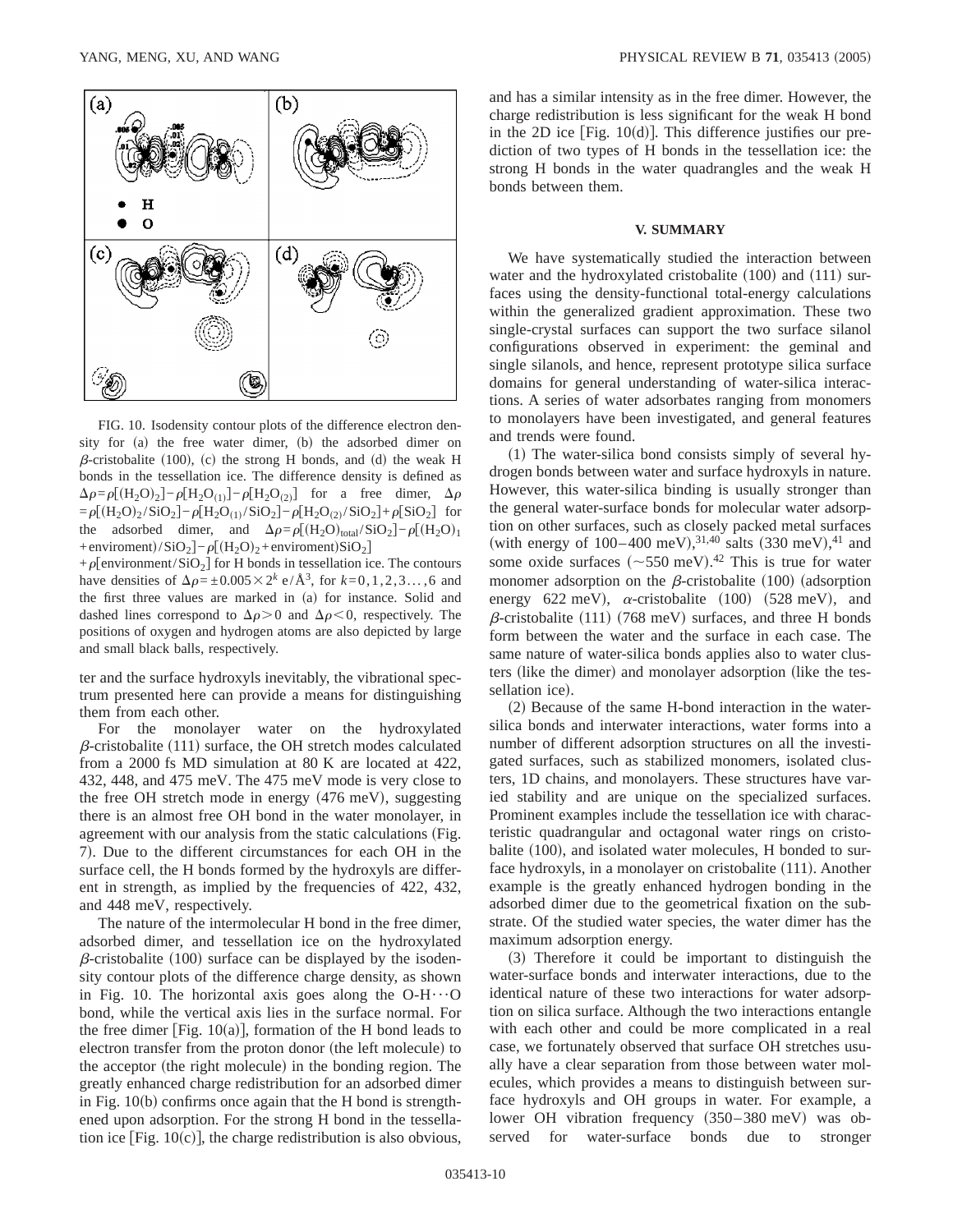$Si-OH\cdots OH$ <sub>2</sub> in the tessellation ice, while the interwater OH modes are located at 400–460 meV. For a water dimer adsorbed on  $\beta$ -cristobalite (100), however, the interwater H bond exhibits a much lower OH mode at 284 meV, which is again far from OH modes in water-silica H bonds  $(410-430 \text{ meV})$ . Similar vibration recognition techniques of surface water have already been developed on the metal surfaces.<sup>31</sup>

 $(4)$  Covered by geminal and vicinally H-bonding hydroxyl groups,  $\beta$ - and  $\alpha$ -cristobalite (100) display very similar properties as regards water adsorption. Very similar behaviors were observed for water monomer, half-monolayer, and monolayer adsorption on both surfaces. The adsorption energy on  $\alpha$ -cristobalite (100) is always lower than that on  $\beta$ -phase, but exhibits the same trend with an increase of water coverage. A 2D ice phase, tessellation ice with characteristic quadrangular and octagonal rings of water molecules, is formed on the both  $(100)$  surfaces at 1 ML coverage. In the tessellation ice, the quadrangular water rings sit either on the bridge of two geminal sites or vicinal sites. It also shows two typical different proton-orderings within our surface cell. However, very different water adsorptive behaviors have been found on the cristobalite  $(111)$  surfaces. As it sustains another important type of silanols found on silica—single silanols, the  $\beta$ -cristobalite (111) surface displays completely different adsorptive structures upon water adsorption from those adstructures on the  $(100)$  surface. A hydrogen bond is neither formed between any two isolated hydroxyls, nor formed between any two water molecules at 1 ML coverage on  $\beta$ -cristobalite (111). Therefore, only isolated water molecules, but no icelike water is formed on this surface, which is totally different from the case of cristobalite  $(100)$ .

(5) Compared with water adsorption on other common surfaces, such as on metal surfaces, water on silica can behave both similarly and substantially differently. Similar structures in the adsorbed water dimer and 1D chains are found on cristobalite (100) surfaces and on  $Pt(111).^{31}$  Enhanced H bonding in the adsorbed dimer shows up in both cases. Furthermore, two types of hydrogen bonds of different strengths are determined in the 2D connected water networks at monolayer coverages on both cristobalite  $(100)$  and metal surfaces. However, there are still significant differences between water adsorption on the two categories of surfaces. First, much more enhanced H bonding in the adsorbed dimer is observed on cristobalite  $(100)$  than on metals, which can be indicated from the H bond length (more shortened), the vibrational spectra from MD simulations (more redshifted OH modes), and the redistribution of the charge between the dimer (more enhanced). The possible reason for this large enhancement may be the perfect fit between the structure of the cristobalite substrate and the geometry of water dimer. Second, the partition of the two types of H bonds in hydrogen-bonded networks originates differently. It comes from the connection of different water network patterns on cristobalite  $(100)$ , but results from the different numbers of H bonds water donates on metal surfaces. Finally and most importantly, the ice tessellation made of quadrangular and octagonal patterns of water molecules forms on cristobalite (100) and isolated water molecules on  $\beta$ -cristobalite (111) at ML coverage, while an ice *Ih*-like hexagonal water bilayer forms on closely packed metal surfaces. The ice tessellation phase is highly dependent on the surface structure of the substrate. Its formation is mainly determined by the requirement of saturating hydrogen bonds among water molecules. The cristobalite  $(100)$  surface with geminal hydroxyls, which provide active sites by either donating or accepting H bonds, satisfies this requirement perfectly, while the hexagonal metal surfaces match the tessellation ice poorly. Although few experimental data are available so far on the cristobalite surfaces studied, we believe our predicted tessellation ice indeed exists and even on the small domains of the silica surface. In fact, evidence for the ordered hydrogen-bonded water network on the crystal silica surface has already been provided by a recent experiment.3

# **ACKNOWLEDGMENTS**

We thank Mike Dotson for his critical reading of this manuscript. This work has been supported by the NSF and MOST of China.

- \*Author to whom correspondence should be addressed. Email address: egwang@aphy.iphy.ac.cn
- <sup>1</sup>The Chemistry of Silica, edited by R. K. Iler (Wiley, New York, 1979), Chap. 6.
- $2$ *The Surface Properties of Silica*, edited by A. P. Legrand (Wiley, New York, 1998).
- 3Q. Du, E. Freysz, and Y. R. Shen, Phys. Rev. Lett. **72**, 238 (1994); V. Ostroverkhov, G. A. Waychunas, and Y. R. Shen, Chem. Phys. Lett. 386, 144 (2004).
- 4B. Fubini, V. Bolis, M. Bailes, and F. S. Stone, Solid State Ionics **32**, 258 (1989).
- $5$ O. Sneh and S. M. George, J. Phys. Chem. **99**, 4639 (1995); O. Sneh, M. A. Cameron, and S. M. George, Surf. Sci. **364**, 61  $(1996).$
- 6A. Burneau, O. Barrès, J. P. Gallas, and J. C. Lavalley, Langmuir

**6**, 1364 (1990).

- <sup>7</sup> J. H. Anderson and K. A. Wickersheim, Surf. Sci. 2, 252 (1964).
- <sup>8</sup>K. Klier, J. Chem. Phys. **58**, 737 (1973).
- 9K. Klier, J. H. Shen, and A. C. Zettlemoyer, J. Phys. Chem. **77**, 1458 (1973).
- 10A. M. Ferrari, P. Ugliengo, and E. Garrone, J. Phys. Chem. **97**, 2671 (1993).
- <sup>11</sup> A. G. Pelmenschikov, G. Morosi, and A. Gamba, J. Phys. Chem. A **101**, 1178 (1997); J. Phys. Chem. **96**, 7422 (1992).
- 12D. A. Litton and S. H. Garofalini, J. Non-Cryst. Solids **217**, 250  $(1997).$
- $13$ N. H. de Leeuw, F. M. Higgins, and S. C. Parker, J. Phys. Chem. B 103, 1270 (1999).
- <sup>14</sup> I.-S. Chuang and G. E. Maciel, J. Phys. Chem. B **101**, 3052 (1997); J. Am. Chem. Soc. 118, 401 (1996).